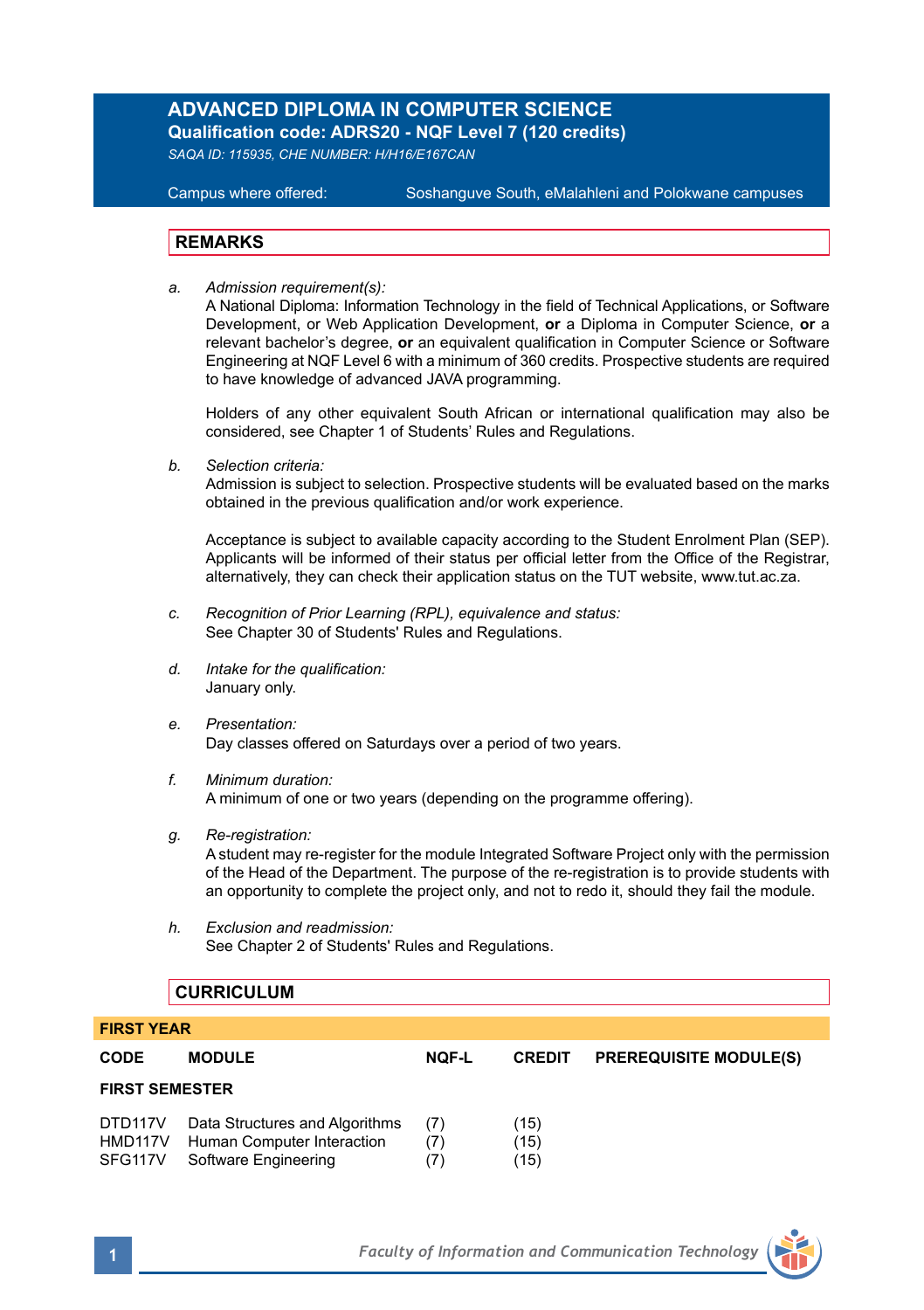### **SECOND SEMESTER**

| DSD117V | Distributed Programming             | (7) | (15) |
|---------|-------------------------------------|-----|------|
| IDA117V | Introduction to Data Science        | (7) | (15) |
| TCR117V | <b>Theoretical Computer Science</b> | (7) | (15) |

### TOTAL CREDITS FOR THE FIRST YEAR: **90**

| <b>SECOND YEAR</b>               |                                                                                                                                        |              |               |                               |  |  |  |  |
|----------------------------------|----------------------------------------------------------------------------------------------------------------------------------------|--------------|---------------|-------------------------------|--|--|--|--|
| <b>CODE</b>                      | <b>MODULE</b>                                                                                                                          | <b>NOF-L</b> | <b>CREDIT</b> | <b>PREREQUISITE MODULE(S)</b> |  |  |  |  |
| <b>ISJ107V</b><br><b>ISJ117R</b> | Integrated Software Project<br>Integrated Software Project<br>(re-registration) (first- or second<br>semester module, see Paragraph q) | (7)<br>(7)   | (15)<br>(0)   |                               |  |  |  |  |
| <b>FIRST SEMESTER</b>            |                                                                                                                                        |              |               |                               |  |  |  |  |
| SEC <sub>117V</sub>              | Service-Oriented Computing                                                                                                             | (7)          | (15)          | Distributed Programming       |  |  |  |  |
|                                  | TOTAL CREDITS FOR THE SECOND YEAR:                                                                                                     | 30           |               |                               |  |  |  |  |
|                                  | TOTAL CREDITS FOR THE QUALIFICATION:                                                                                                   | 120          |               |                               |  |  |  |  |

# **MODULE INFORMATION (OVERVIEW OF SYLLABUS)**

The syllabus content is subject to change to accommodate industry changes. Please note that a more detailed syllabus is available at the Department or in the study guide that is applicable to a particular module. At time of publication, the syllabus content was defined as follows:

### **D**

# **DATA STRUCTURES AND ALGORITHMS (DTD117V) 1 X 4-HOUR COMPUTER-BASED**

### *(Module custodian: Department of Computer Science)*

The focus of this module is to introduce candidates to new types of data structures such as trees, heaps, stacks and queues. (Total tuition time: not available)

# **DISTRIBUTED PROGRAMMING (DSD117V) 1 X 4-HOUR COMPUTER-BASED**

## *(Module custodian: Department of Computer Science)*

The focus of this module is to equip the student with the requisite skills to create automated applications that are distributed over distinct application servers using the JEE framework in the software industry. (Total tuition time: not available)

### **H**

# **HUMAN COMPUTER INTERACTION (HMD117V) 1 X 4-HOUR COMPUTER-BASED**

### *(Module custodian: Department of Computer Science)*

This module prepares and equips the student with a practical know-how that helps to address the basic tactical and strategic principles of designing systems that interact with human beings. (Total tuition time: not available)

### **I**

### **INTEGRATED SOFTWARE PROJECT (ISJ107V/ISJ117R) PROJECT ASSESSMENT** *(Module custodian: Department of Computer Science)*

This module presents students with the opportunity to apply and extend their practical knowledge acquired in other modules completed prior to this one by completing an industry-related Information Technology software project similar to projects found in a workplace environment, incorporating relevant current technologies. (Total tuition time: not available)